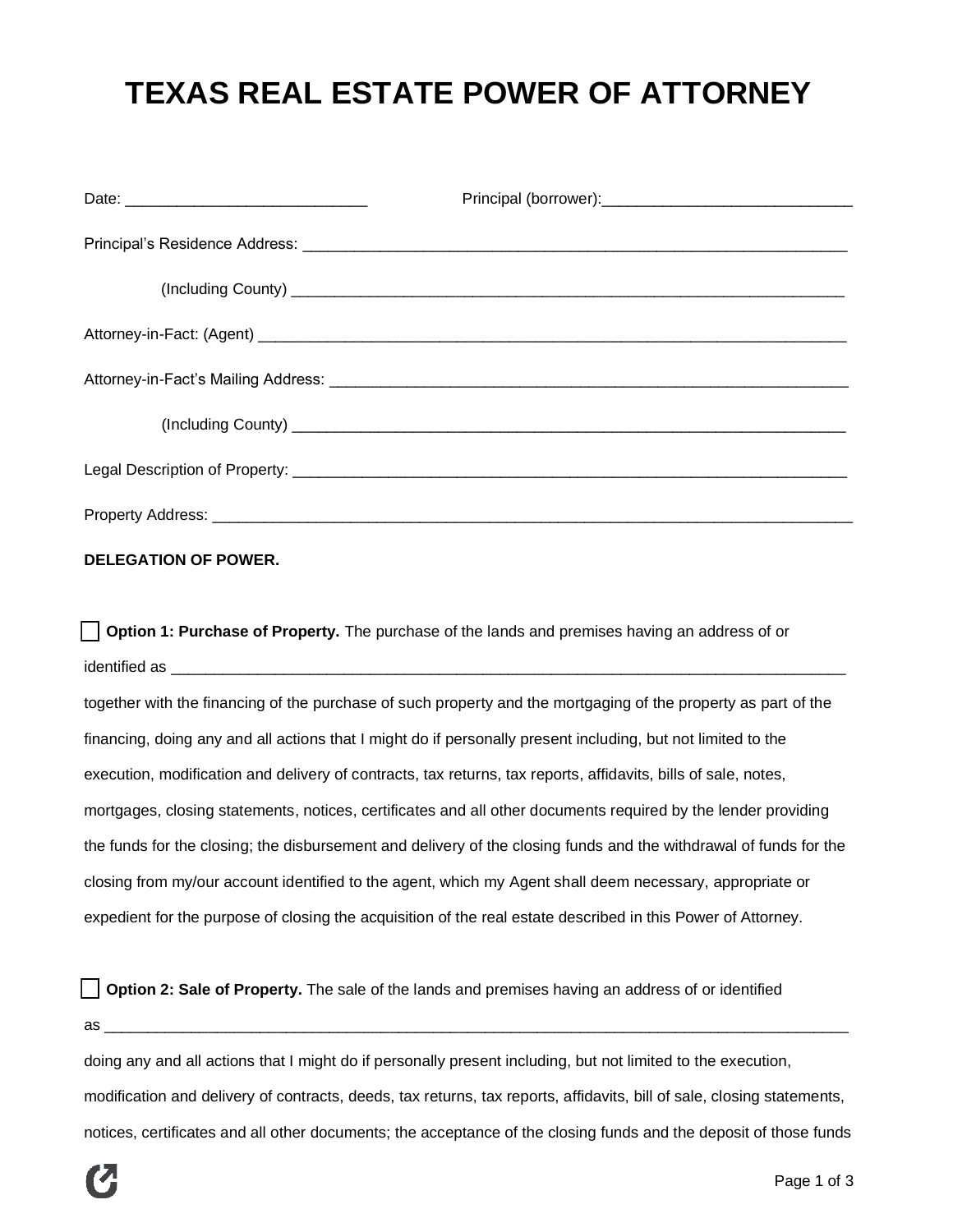in my account identified to the agent, which my Agent shall deem necessary, appropriate or expedient for the purpose of closing the sale of the real estate described in this Power of Attorney.

**Option 3: Management of Property.** The management of the lands and premises having an address or identified as \_\_\_\_\_\_\_\_\_\_\_\_\_\_\_\_\_\_\_\_\_\_\_\_\_\_\_\_\_\_\_\_\_\_\_\_\_\_\_\_\_\_\_\_\_\_\_\_\_\_\_\_\_\_\_\_\_\_\_\_\_\_\_\_\_\_\_\_\_\_\_\_\_\_\_\_\_\_ together with the collection or negotiation of rent, signing of lease agreements, evicting tenants, hiring for repairs, or any other required activities regarding normal day-to-day management of the property, which my Agent shall deem necessary, appropriate or expedient for the purpose of managing the property described in this Power of Attorney.

**Option 4: Refinancing of Property.** The refinancing of my debts, including but not limited to the debts presently secured by a mortgage on the lands and premises having an address of or identified

 $\mathsf{as} \_\_$ 

, together with the mortgaging of the property as part of the financing , doing any and all actions that I/we might do if personally present including, but not limited to the modification, execution and delivery of notes, mortgages, closing statements, notices, certificates and all other documents required by the lender providing the funds for the closing; the disbursement and delivery of the closing funds and the withdrawal of funds for the closing from my/our account identified to the agent, which my Agent shall deem necessary, appropriate or expedient for the purpose of closing the refinancing of the debts and the mortgaging of the real estate described in this Power of Attorney.